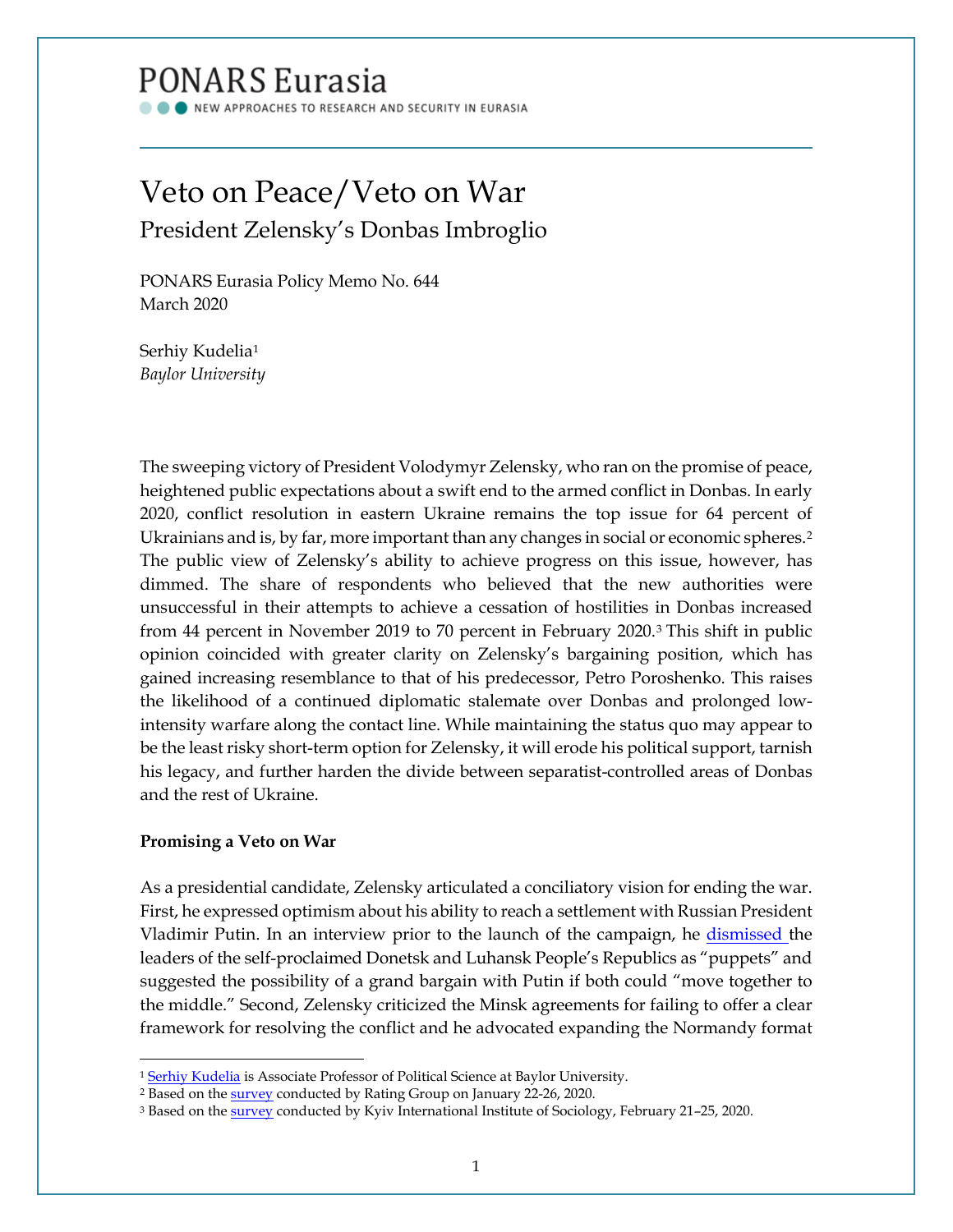talks to include the leaders of the United States and the United Kingdom. Third, Zelensky emphasized the importance of humanitarian outreach to Ukrainians living in rebelcontrolled areas, such as conducting a targeted information campaign, restoring economic ties, and resuming social payments.

In the opening months of his presidency, however, Zelensky struggled with achieving progress on any of these points. His awkward attempt to invite the United States and the United Kingdom to the talks, which he [expressed publicly](https://www.youtube.com/watch?v=Don2mea7NBY) in his July 8 video address to Putin, received no official response. Washington's disinterest in joining the Normandy format became apparent during his bilateral meeting with U.S. President Donald Trump in September 2019 in which the U.S. leader [urged](https://www.rferl.org/a/trump-to-zelenskiy-i-really-hope-you-get-together-with-putin-solve-your-problem-/30183897.html) Zelensky to "get together with Putin to solve your problem." Subsequent resignations of top officials involved in setting Ukraine policy in Washington precluded the United States from having even indirect influence over the talks during the Normandy Four (N4) meeting in December.

Zelensky also faced initial reluctance to schedule a Normandy-format meeting on the part of the Russian president. During his press conference in June, Putin indicated that he wanted to see a tangible change in Ukraine's approach to Donbas before the meeting can take place. This led Kyiv to make a series of accommodative moves in humanitarian, diplomatic, and military spheres. A major prisoner swap with Russia [became possible](https://www.pravda.com.ua/articles/2019/09/7/7225631/) only after Zelensky's acquiescence to release Volodymyr Tsemah, a Ukrainian militant charged with the downing of the MH17 passenger plane. In a reversal of Poroshenko's belligerent rhetoric, the presidential offic[e praised t](https://www.facebook.com/president.gov.ua/posts/1719007121577481)he prisoner exchange as "the first step on the way to normalization of a dialogue" between the two countries.

On the diplomatic front, Ukraine accepted the "Steinmeier formula," which specified the timing of the enactment of the law on a special status of separatist-control areas of Donbas. Based on this provision, the law would go in to effect temporarily on the day of a snap local election immediately after the closing of polling stations. It would take permanent effect only after the release of an OSCE report that would recognize the democratic nature of the elections and their correspondence to the Ukrainian legislation. Russia has viewed the Steinmeier formula as a mechanism to prevent Ukraine from reneging on its promise to provide "special status" (de facto autonomy) to parts of Donbas once elections are over. Previous Ukrainian authorities, by contrast, resisted the adoption of the formula on the grounds that it could threaten Ukraine's sovereignty and lead to the reintegration of Donbas by former separatist leaders.

Finally, as a confidence-building measure, Ukraine agreed to withdraw its troops near three localities on the contact line in the Donetsk and Luhansk regions with the simultaneous disengagement of separatist armed formations there. The withdrawal of troops was largely completed by the end of November. However, due to resistance from some volunteer battalions stationed in those areas, Zelensky had to travel personally to the frontlines and compel veteran fighters to follow his orders. This underscored his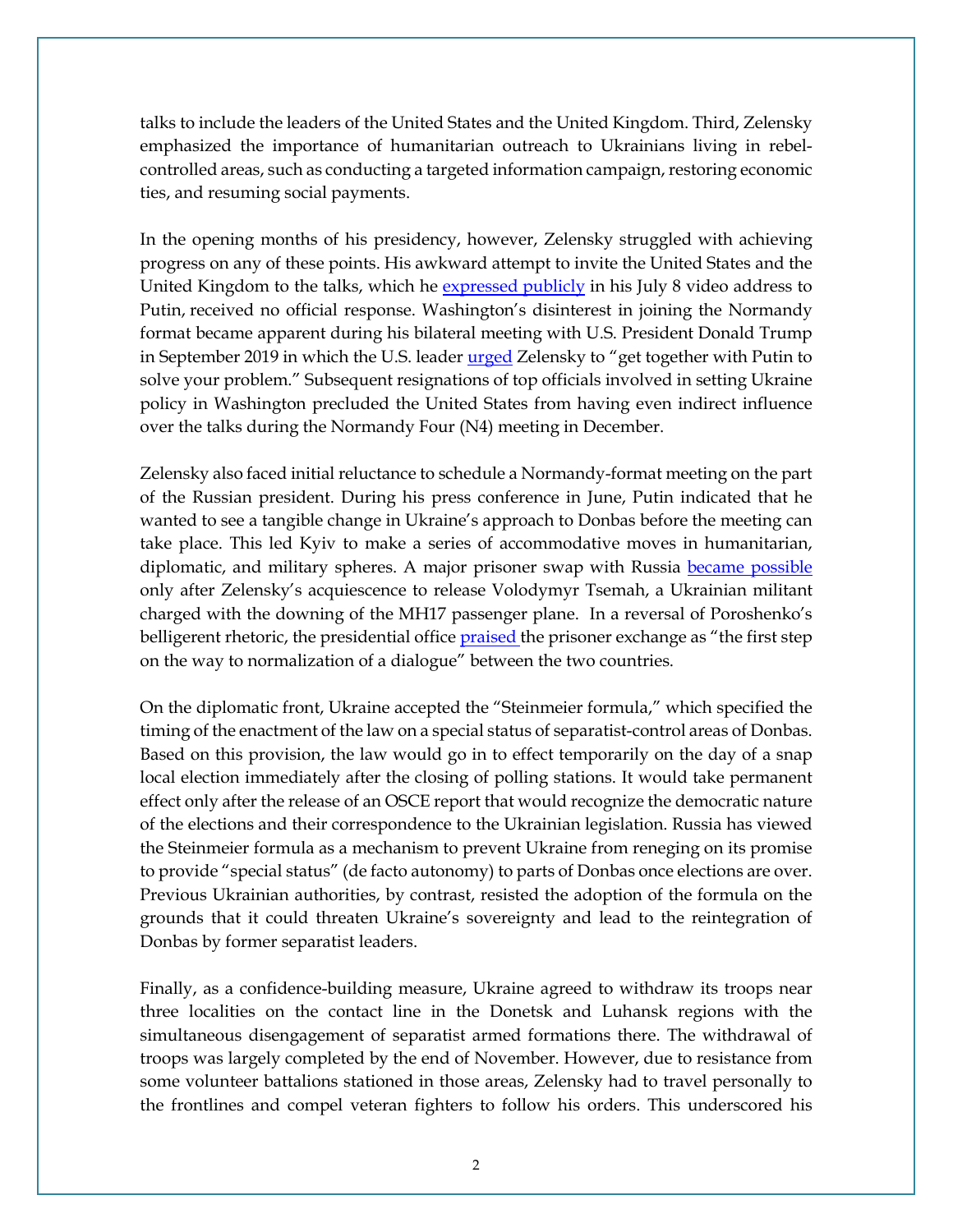commitment to seeing through all the steps necessary to make the N4 meeting in Paris possible.

#### **Demanding a Veto on Peace**

Zelensky's conciliatory approach, however, came at a cost. In September, former Euromaidan activists and war veterans [issued a letter](https://prm.ua/ni-kapitulyatsiyi-ukrayini-za-formuloyu-shtaynmayera-vidomi-gromadski-diyachi-napisali-vidkritiy-list-do-zelenskogo/) that characterized the Steinmeier formula as Ukraine's surrender on Kremlin terms and warned against the provision of a special status for Donbas. The announcement of Ukraine's official acceptance of the formula nonetheless on October 1 became a focal point for the launch of protest actions in multiple towns across Ukraine under the slogan "No to Capitulation!" The two largest rallies of this new movement were held on Kyiv's Maidan square on October 6 and December 8 with close to twenty thousand people in attendance. Over two dozen regional and city councils in Western and Central Ukraine also **issued** resolutions condemning Ukraine's adoption of the Steinmeier formula.

In addition, the leaders of three parliamentary factions—Petro Poroshenko, Yulia Tymoshenko, and Sviatoslav Vakarchuk—released a statement outlining their so-called ["red lines"](https://www.facebook.com/YuliaTymoshenko/posts/2707091655995587) meant to identify non-negotiable positions for the Ukrainian authorities. Its central demand was to make the fulfillment of "security requirements" the main precondition for any progress on the political provisions of the Minsk agreements. The chief ones among these requirements were: withdrawal of Russian troops from Donbas, disarmament of separatist militias, and re-establishment of full control over the Russian-Ukrainian border.

The new coalition of civic activists, partisan opposition leaders, and regional elites resembled the anti-Yanukovych alliance of 2013-14 and included many of the same figures. Their immediate goal was to drastically narrow Zelensky's bargaining range in talks with Putin and to impose on him the same negotiating positions that impeded the peace process under Poroshenko. The renewed standstill would then increase the probability of a de facto partition of Donbas along the established contact line—an outcome that many in this coalition favored.

Although the opposition movement [remained](https://www.kiis.com.ua/?lang=ukr&cat=reports&id=898&page=1) modest in size and lacked broader public support, its capacity for collective action and absence of any counter-mobilization efforts from Zelensky's team gave it a major agenda-setting advantage. Radical far-right groups that were [prominent](https://texty.org.ua/articles/97243/Krajnopravi_z_Azova_peretagujut_pid_sebe_akciju-97243/) among the protesters added coercive leverage by drawing explicit parallels between former president Viktor Yanukovych and Zelensky and threatening a nationwide resistance campaign. Faced with this pressure from below, Zelensky reiterated most of the opposition's "red lines" in a statement following the N4 meeting in December making them part of Ukraine's official position.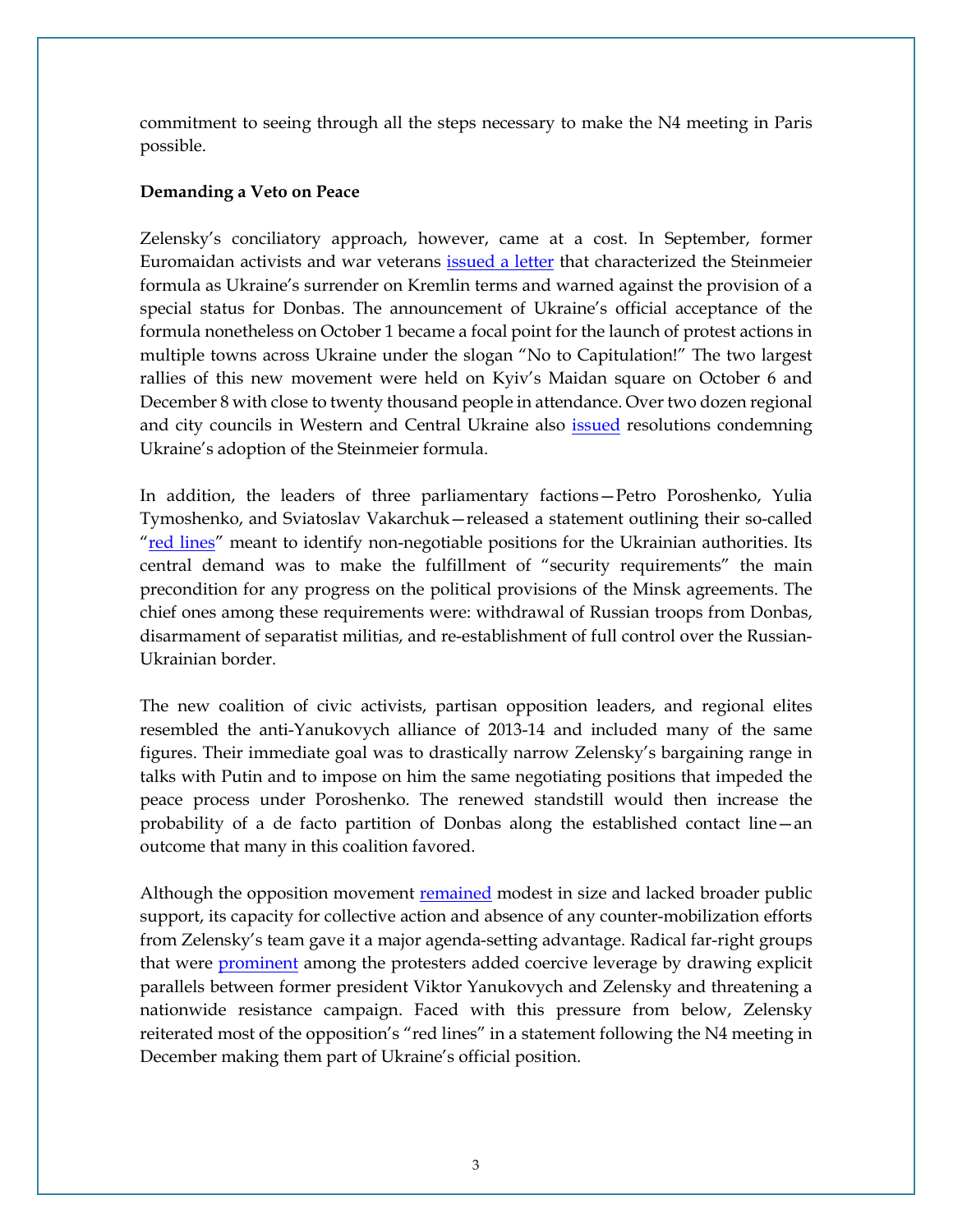Following the Paris summit, Zelensky [outlined,](https://www.president.gov.ua/en/news/vistup-prezidenta-ukrayini-volodimira-zelenskogo-na-myunhens-59817) in broad terms, his own plan on Donbas that was ambiguous enough both to placate the irreconcilable domestic opposition and keep the possibility of a compromise with Moscow open. The so-called "Zelensky formula" accepts the Minsk agreements but suggests amending some of its provisions to allow for a different sequencing of political and security measures:

- It reaffirms the primacy of fulfilling "security" requirements before elections can take place, but allows for the possibility of joint border control with local militias during the transition period.
- It accepts the need to provide "special status" to Donbas territories but suggests that additional powers should be no greater than what other regions receive in the context of decentralization reform.
- It agrees to launch a discussion of constitutional reform and local election law with the separatist side, but only within an advisory council consisting of representatives from Ukraine who were internally displaced and from among those Ukrainians still residing on the separatist-controlled territory.
- It adopts a piecemeal approach to further troop withdrawal organized in phases from one pre-defined sector to another rather than comprehensively along the entire contact line.

### **Why the New Impasse?**

l

Despite their ambiguity, some of Zelensky's proposed measures already [triggered](https://hromadske.ua/posts/chastina-sluga-narodu-zaklikala-zelenskogo-ne-vesti-pryamih-peregovoriv-z-bojovikami-ldnr) strong criticisms from the opposition and even from within his own party. Their design, however, precludes any substantive diplomatic progress in resolving the conflict and will likely perpetuate current gridlock. First, it ignores the political realities in separatistcontrolled areas where local governing structures have exercised effective control over territory and managed to gain a degree of legitimacy through an ideological narrative centered on Kyiv's victimization of Donbas and pro-Russian irredentism.[4](#page-3-0) This makes untenable any propositions that would bar current separatist officials from participating in politics or serving in public offices. Any acceptable bargain from the separatist standpoint would need to provide both legal protection for these individuals and guarantees of their access to the political process or public service jobs. Similarly, attempts to replace direct representatives of self-declared republics with their "civic" proxies as "consultation" partners lack both practical and political sense. They will likely backfire domestically and add another layer of redundant complexity to the bargaining format.

Second, the Zelensky formula, similarly to Poroshenko's plan, is based on an unrealistic assumption about the possibility of successful sequencing of security and political steps

<span id="page-3-0"></span><sup>4</sup> One 2019 survey of Donetsk and Luhansk residents found that 45 percent of respondents wanted their territories to be part of the Russian Federation; see: Gwendolyn Sasse and Alice Lackner, "Attitudes and [Identities Across the Donbas Front Line: What has changed from 2016 to 2019?,](https://www.zois-berlin.de/publikationen/zois-report/zois-report-32019/)" ZOiS Report, No. 3, August 2019.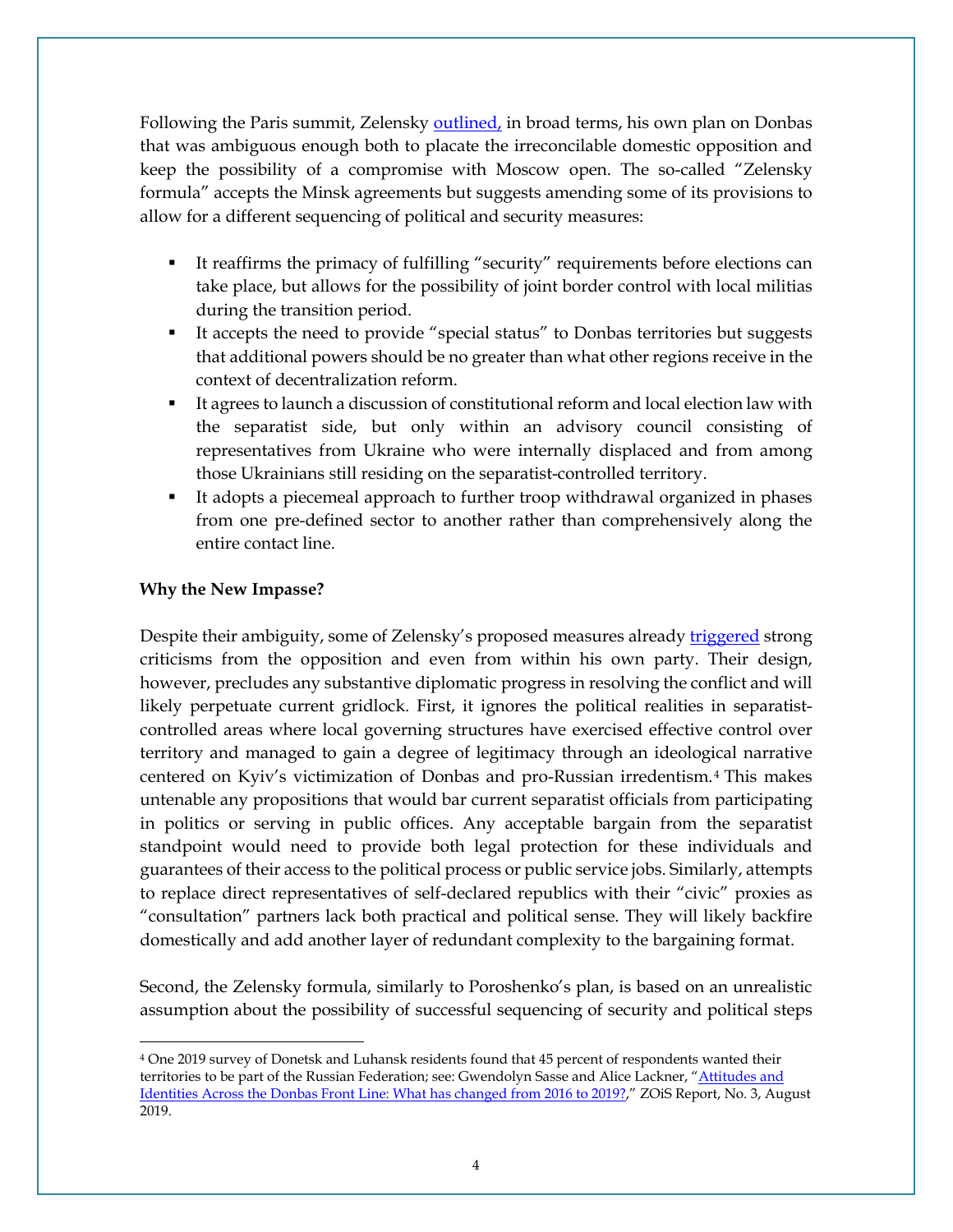in the conflict resolution process. The "sequencing" proposition is meant to minimize possible voter intimidation and interference in the electoral process to ensure a free and fair vote. However, it overlooks the sense of insecurity that it would normally generate on the part of separatist authorities. Hence, successful rebel disarmament can be achieved only with [third-party security guarantees](https://press.princeton.edu/books/paperback/9780691089317/committing-to-peace) that the separatists would view as sufficiently credible to agree to disarm unilaterally. Russia is likely the only actor who could offer such a guarantee, but its withdrawal from Donbas is one of the security preconditions of the Zelensky formula. Hence, the conditioning of elections on full disarmament of armed separatist formations without measures to minimize resulting insecurity creates an insurmountable barrier to finalizing any agreement on elections.

Third, the president's plan fails to acknowledge the centrality of adopting an explicit power-sharing arrangement in the absence of which no peace agreement on Donbas is possible or sustainable. Territorial power-sharing provides expanded powers only to contested territories and in specific policy domains, such as law enforcement, judiciary, education, trade, or cultural politics. Its constitutional recognition is meant to reassure the separatist side that these expanded powers would not be unilaterally revoked at a later point. It also **allows** for the resolution of multiple incompatibilities regarding the interests of the center and the Donbas region that gave rise to the conflict in 2014. However, none of these issues can be effectively addressed within the decentralization framework as the Zelensky plan suggests, especially given the authorities' continued commitment to an ethnocentric nation-building project in educational and cultural spheres.

Despite the contradictions of the so-called Zelensky formula, it will be increasingly difficult for the Ukrainian president to amend his position. His earlier embrace of the "red line" demands means that any major policy reversal will serve as a pretext for another anti-incumbent mobilization. With his popularity already in decline, Zelensky finds himself far more vulnerable to opposition pressures now than he was at the start of his presidency. Given that the president had to reshuffle his government and replace the prime minister just six months into their tenure, his control over the executive appears tenuous. The pro-presidential, single-party majority in the parliament shows high volatility due to internal defections and conflicting loyalties of its members.

Under these circumstances, costly policy shifts that the progress in Donbas talks requires could further destabilize Zelensky's power and produce a major political crisis. At the same time, another proposed alternative—the construction of a separation fence along the contact line—would only serve the interests of the president's opponents who [advocate](https://www.pravda.com.ua/news/2019/11/8/7231399/) for the "freezing the conflict" and postponing reintegration attempts for the indefinite future. It would also become a public recognition of the president's inability to fulfill his key campaign promise and alienate many among his core constituents in southeastern Ukraine. While either strategy involves political risk, Zelensky's ultimate political obligation remains to his voters. Persistently strong majority support for accommodation over Donbas within Ukrainian society should serve as a powerful incentive for Zelensky